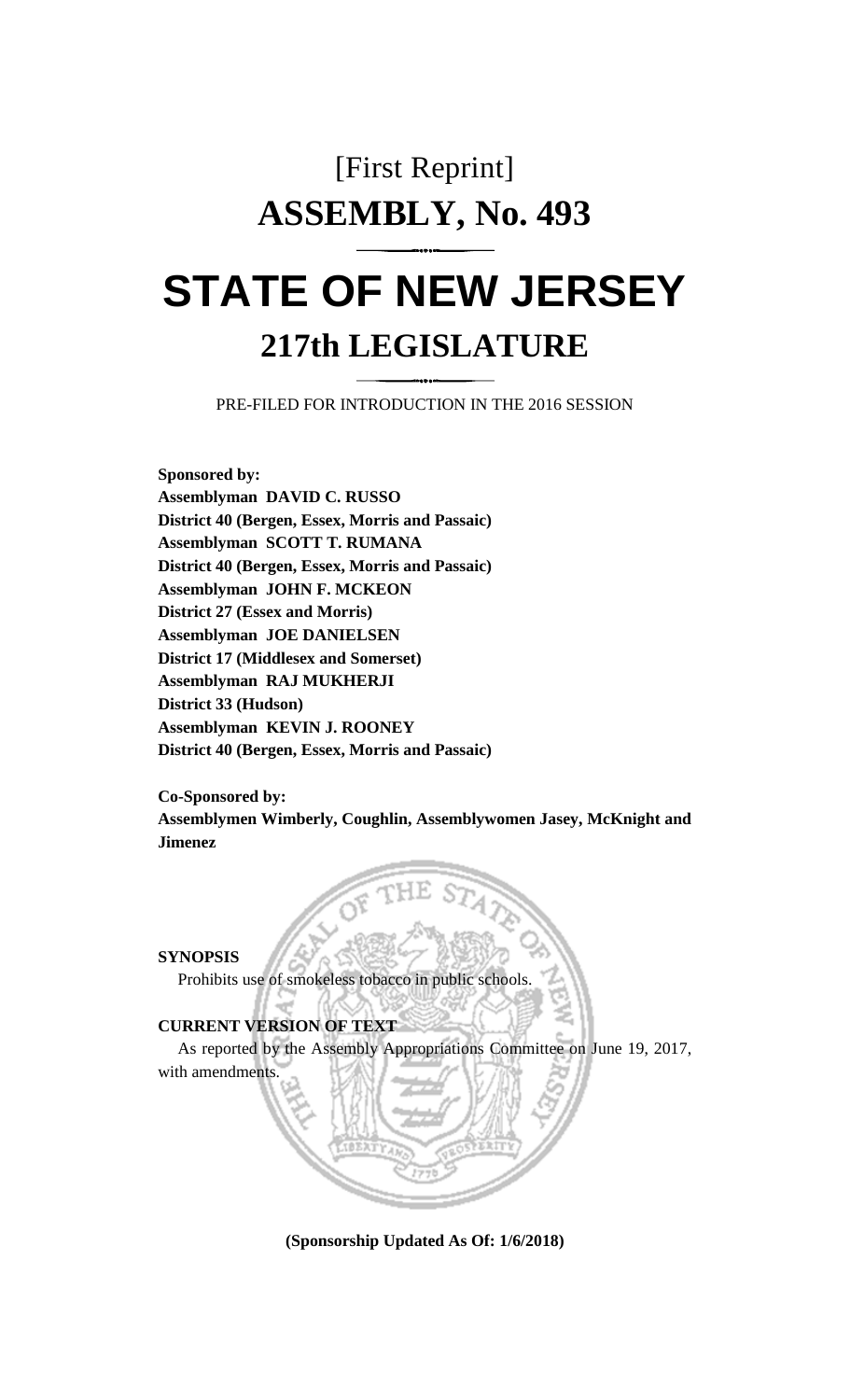## **A493** [1R] RUSSO, RUMANA

 **AN ACT** concerning the use of smokeless tobacco in public schools and supplementing Title 26 of the Revised Statutes.

 **BE IT ENACTED** *by the Senate and General Assembly of the State of New Jersey:*

 1. a. The use of smokeless tobacco is prohibited in any area of any building of, or on the grounds of, any public school.

 As used in this section, "use of smokeless tobacco" means the inhalation, chewing, or placement in the oral cavity of snuff, chewing tobacco, or any other matter or substance which contains tobacco.

 b. The board of education of each school district shall ensure the placement, in every public entrance to a public school building in its district, of a sign which shall be located so as to be clearly visible to the public and shall contain letters which contrast in color with the sign, indicating that the use of smokeless tobacco is prohibited therein.

 c. (1) The board of education of each school district shall order any person using smokeless tobacco in violation of this section to comply with the provisions of this section. Except as otherwise provided pursuant to subsection d. of this section, a person, after being so ordered, who uses smokeless tobacco in violation of this section is subject to a fine of not less than \$250 for the first offense, \$500 for the second offense, and \$1,000 for each subsequent offense. A penalty shall be recovered in accordance with the provisions of paragraphs (3) and (4) of this subsection.

 (2) The department, the local board of health, or the board, body, or officers exercising the functions of the local board of health according to law, upon written complaint or having reason to suspect that a public school is or may be in violation of the provisions of this section, shall, by written notification, advise the board of education of the school district accordingly and order appropriate action to be taken. A board of education that receives that notice and fails or refuses to comply with the order is subject to a fine of not less than \$250 for the first offense, \$500 for the second offense, and \$1,000 for each subsequent offense. In addition to the penalty provided herein, a court may order immediate compliance with the provisions of this section.

 (3) A penalty recovered under the provisions of this section shall be recovered by, and in the name of, the Commissioner of Health or by, and in the name of, the local board of health. When the plaintiff is the commissioner, the penalty recovered shall be paid by the commissioner into the treasury of the State. When the plaintiff is a local board of health, the penalty recovered shall be paid by the local board into the treasury of the municipality where the violation occurred.

**EXPLANATION – Matter enclosed in bold-faced brackets [thus] in the above bill is not enacted and is intended to be omitted in the law.**

**Matter enclosed in superscript numerals has been adopted as follows: Assembly AAP committee amendments adopted June 19, 2017.**